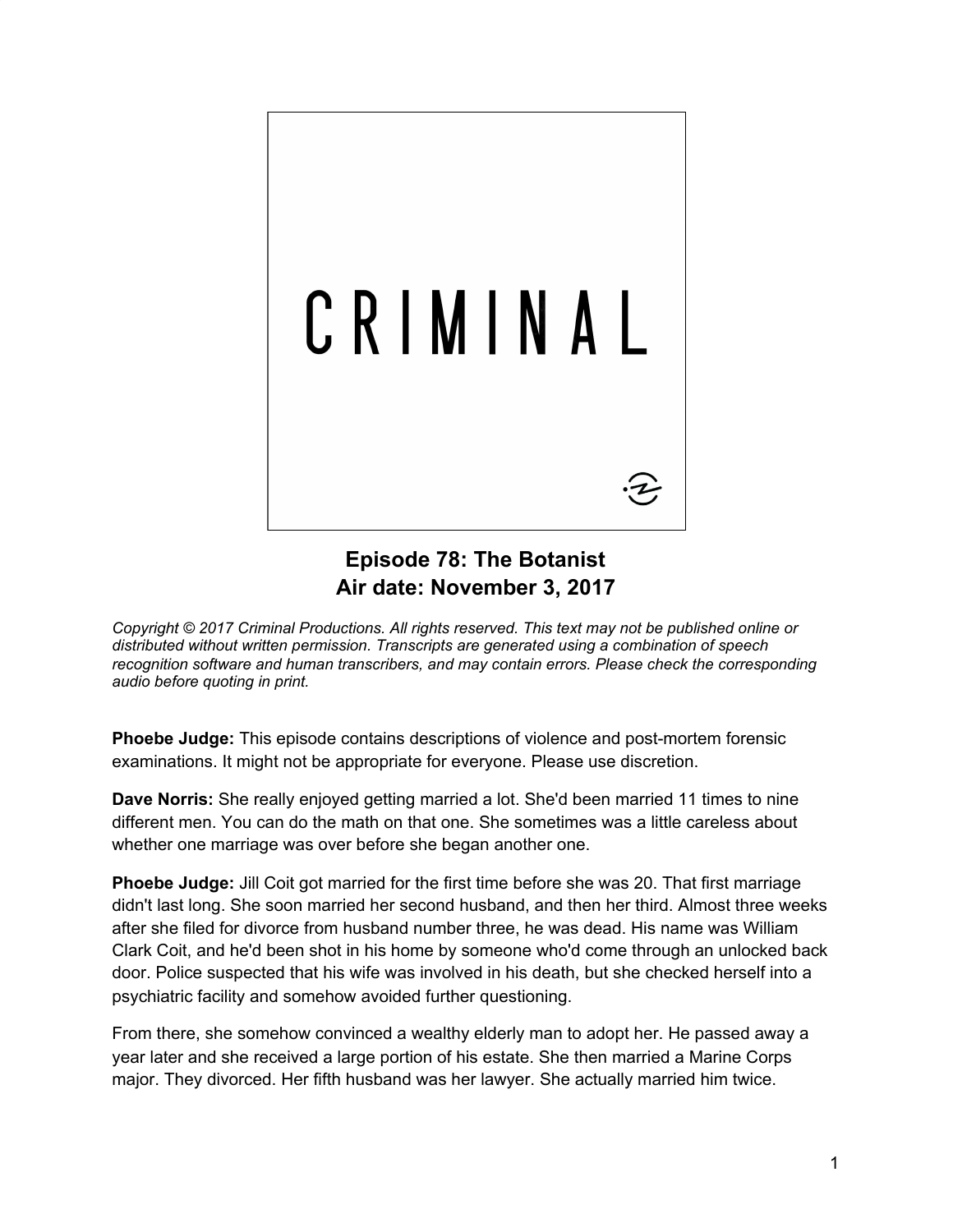Husband number seven told the LA Times, "If you were to meet her and talk to her, you'd think she's just the greatest person you ever met."

In 1991, she married a man named Gerald Boggs in Steamboat Springs, Colorado. When Gerald Boggs learned that she was also married to someone else, he hired a private investigator to look into her past. He annulled the marriage and had all of her assets frozen. In response she sued him for a hundred thousand dollars. About two weeks before the trial was set to begin, in October of 1993, Gerald Boggs seemed to be trying to go back to his normal life.

**Dave Norris:** He had come into work, as he always did. He ran the hardware store in town.

**Phoebe Judge:** We're hearing the story from Dave Norris. He spent more than 40 years as a professor of integrative physiology at the University of Colorado.

**Dave Norris:** And he would come in in the morning and he would open up the shop. And his brother, who ran the store with him, would come in later and take over. And then he would go to the restaurant just down the street called The Shack, and there he would have his usual breakfast. In fact, it was so standard that when they saw him coming down the street, the waitress would even tell the cook to go ahead and prepare his breakfast, which was always hash browns, eggs, and toast.

**Phoebe Judge:** On this particular day, Gerald Boggs wasn't feeling well. He went home from the hardware store early. The next morning, when his brother got to the store, he found it was still closed.

**Dave Norris:** And so he opened it up and called his brother, but he got no answer. And he tried several times during the day to contact his brother and got no answer. So at the end of the day, he closed up the store and went to his brother's home, where he found him. He had been burned with a stun gun, he'd been hit on the head with a shovel, and he'd been shot three times. Needless to say, he was dead.

**Phoebe Judge:** His wife, Jill Coit, was the primary suspect. But, she had an alibi for that evening. She was on a camping trip with her new boyfriend, more than 150 miles away. Investigators went around and around, trying to piece together what happened hour by hour on the day he was killed. All they knew for sure was that he'd been seen at The Shack having his usual eggs, toast, and hash browns.

**Dave Norris:** And so the question was: had he had another meal before he was killed? And in this particular case, we were asked to look at the stomach contents.

**Phoebe Judge:** The 'we' he's referring to is himself and a botanist named Jane Bock. They were colleagues at the University of Colorado. And when they looked at the contents of Gerald Boggs' stomach, they found two things: potatoes and onions.

**Dave Norris:** Now it turns out that The Shack claimed that they never put onions in their hash browns. So that could have suggested a later meal that also had potatoes in it.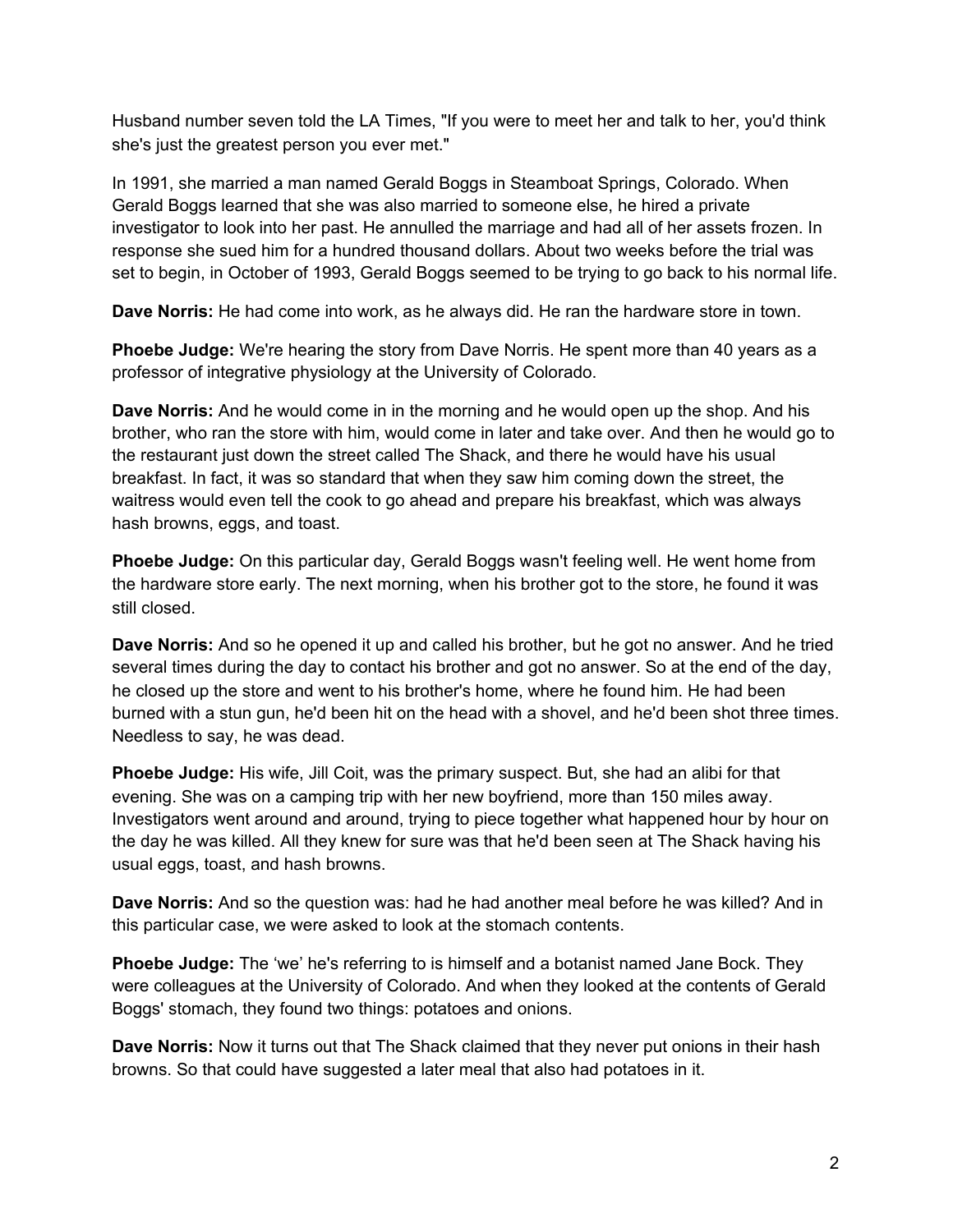**Phoebe Judge:** Which would mean he was killed in the evening, the time when his wife had her camping alibi.

**Dave Norris:** However, we asked them to go and get us a sample of the hash browns from The Shack. And so the investigator went there and he had them cook him up some hash browns, and he watched the chef prepare them. And on one side of the grill, he was cooking onions, and on the other side, he was doing hash brown potatoes. And then he took a spatula and he turned the potatoes. He took the same spatula and turned the onions. And then again, he turned the potatoes. And when we got the sample, of course, it contained potatoes and onions.

**Phoebe Judge:** Which meant his last meal was what he'd eaten at The Shack, and that he was likely killed during the day, a time when his wife had no alibi. This was sufficient evidence to get a search warrant for her property, where investigators found a stun gun and charged her with murder. Jill Coit was found guilty, and is currently serving a life sentence without the possibility of parole. Incidentally, about three years into her sentence, she put out a personal ad to see if anyone else wanted to get married.

[Music.]

**Jane Bock:** Dave tells me we've done probably a hundred cases, but I would guess it's 60 to 70 of them were stomach contents.

**Phoebe Judge:** Jane Bock.

Does digestion stop when you die?

**Jane Bock:** Yes. It's interesting, because there's a valve that leads from the stomach to the small intestine. And that valve snaps shut at death.

**Phoebe Judge:** The valve is a band of smooth muscle, and when it snaps shut it creates a perfect little evidence locker — for those willing to look inside. I'm Phoebe Judge. This is Criminal.

[Music.]

The first time forensic botany was used in a courtroom in the United States was after Charles Lindbergh's infant son was kidnapped in 1932. He was taken from his nursery on the second floor of the Lindberghs' home. Someone had placed a homemade ladder under the window, and a ransom note for \$50,000 was found on the windowsill. The baby was found a little over two months later, buried on the side of the road. Police traced the ransom money back to a German man named Bruno Hauptmann. A plant anatomist named Arthur Koehler compared the wood on the homemade ladder to the wood in Hauptmann's attic, and it was a match. Koehler's testimony set a precedent for the admission of botanical evidence in trial. But Jane Bock and Dave Norris weren't trying to follow in Arthur Koehler's footsteps. They love teaching, love their students. They liked mystery novels, but had no interest in real detective work. Until 1982. Jane got a call from a coroner friend in Denver.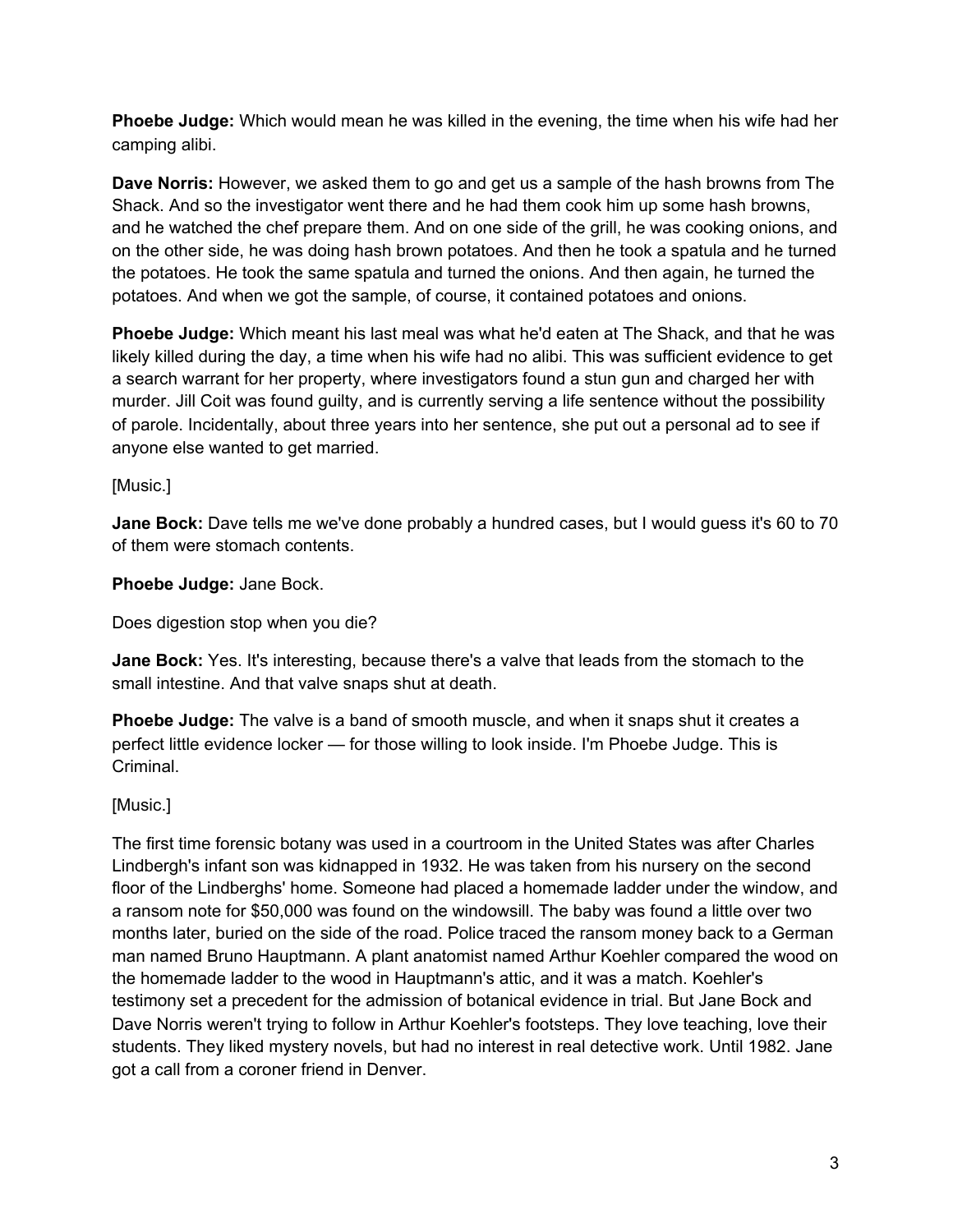**Jane Bock:** He played a trick on me, kind of. He said, "I'm dealing with a homicide here, of a young woman. We want to know what her last meal was. Do you think you could look at her stomach contents and tell me what kind of plant food she ate at her last meal?" And I said, "No." And he said, "Why not?" And I said, "Because it'll look bad and smell bad. That's why I'm a botanist." And he said, "What if I just sent you slides?" And I said, "Oh, okay, sure. I love the microscope. I'll be glad to take a look." So I thought, since we don't really have that varied a diet in plant foods, maybe 75 species at most, I might be able to help him.

**Phoebe Judge:** She put the slides under her microscope, and while she didn't know exactly what she was looking for, something was familiar.

**Jane Bock:** We had just looked at some cabbage in one of my anatomy classes, and I said, "Gee, that's a ringer for cabbage." And the bean was so much intact that it just made sense that that's what it was. But that was strictly hunch and seat-of-the-pants stuff.

**Phoebe Judge:** She wanted to be sure, so she went to the store and picked up some cabbage and pinto beans and chewed them up herself. Then she made her own slides to compare.

**Jane Bock:** And very quickly I knew I was in over my head, because I have all these degrees in botany and I know absolutely nothing about the intricacies of human digestion.

**Phoebe Judge:** That's when she called her colleague, Dave Norris. She knew plants. He knew the body.

**Dave Norris:** My first thought was: this would be a very interesting way to help determine time of death. Because if you know the last known meal, and the stomach contents match that meal, you can fix time-of-death within two to four hours, or maybe less. On the other hand, if it doesn't match, you know that the person had at least one additional meal before they were killed. And in this particular case, the last known meal was with her boyfriend at McDonald's. And often the first suspect is going to be the male associate. And at that time, McDonald's was not a health food restaurant like it is today. And so he thought she must have eaten a different meal. And it turned out that, in fact, she had eaten a different meal.

**Phoebe Judge:** That placed her time of death in the evening.

**Dave Norris:** At which time, he was well alibied, and so he was no longer considered a suspect in the crime. It later turned out that she was killed by a serial killer, who several years later, confessed to the crime and indicated that her last meal had been at Wendy's, which in those days did have a salad bar.

**Phoebe Judge:** That was Dave and Jane's first case. And after that, the phone just kept ringing.

**Dave Norris:** We had sort of thought this was interesting and it's sort of a one-time deal, but it turned out not to be.

**Phoebe Judge:** With all of this, the world today, where DNA testing and toxicology and blood samples ... This is one of the simplest things you can do, looking for the plants, it seems.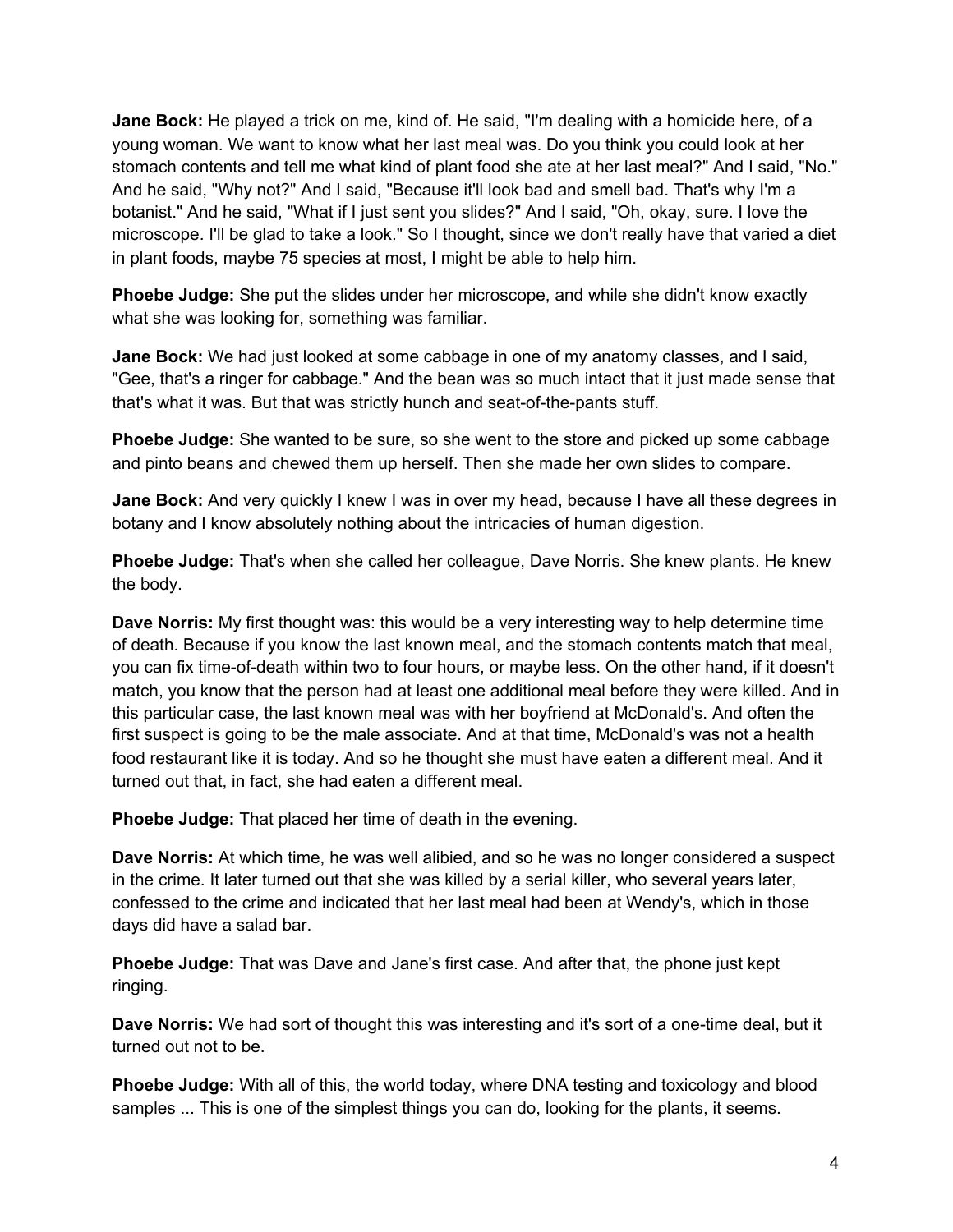**Jane Bock:** It's also one of the cheapest. And the irony is that there are no botanists on staff at the finest — I think it's the finest, although I have some doubts — FBI lab in Quantico, Virginia, where they can do all sorts of wonderful things. I keep encountering them in cases. But they don't have any botanists. And I see them do things where they have a serious lapse of the treating of a crime scene, or even of the victims, when they ignore botany.

[Music.]

**Phoebe Judge:** What's your favorite part of this work?

**Jane Bock:** Wondering what in the hell kind of ... Pardon me. Wondering what in the heck kind of plant that was in somebody's stomach contents and figuring it out.

**Phoebe Judge:** What if it was like a marshmallow, something that seems so fake.

**Jane Bock:** It's not a plant.

**Phoebe Judge:** So things like that — meat, marshmallow — you can't tell.

**Jane Bock:** No. Nobody could, I don't think. And the trick is with meat, you might say, "Oh, well, they had a big steak." Not if it's been in the stomach very long. It just turns to gush, because they don't have cell walls.

**Phoebe Judge:** Proteins break down, but the cell walls of plants remain visible under a microscope.

**Jane Bock:** They're just beautiful to look at. They're like little sculptures.

**Dave Norris:** There's nothing that's gross for a biologist. The only times that I'm aware of someone being grossed out were situations where we were having dinner at our house. And we had some guests there, and someone asked what I did, and we had someone have to leave the table. But other than that, usually people are not obviously grossed out.

**Phoebe Judge:** But maybe they don't want to hear about it over their dinner.

**Dave Norris:** Right. In fact, we had a case of a person who robbed the poor box in the Catholic church in the town where he lived. And he also suffered from a disorder known as Crohn's disease, which means when you get very excited, you can't necessarily control your bowel movements. And he had a bout of diarrhea and he left behind some fecal material in the church, which we were able to match to the fecal material that was associated with the pair of blue jeans that he threw into a dumpster. When he was presented with the similarity, he confessed. That was kind of a memorable case. We prefer the cases where there are confessions, so we don't have to go to court.

**Phoebe Judge:** By 1995, Jane and Dave had been working on forensic botany for 13 years. And they were often frustrated that law enforcement and attorneys didn't see its potential.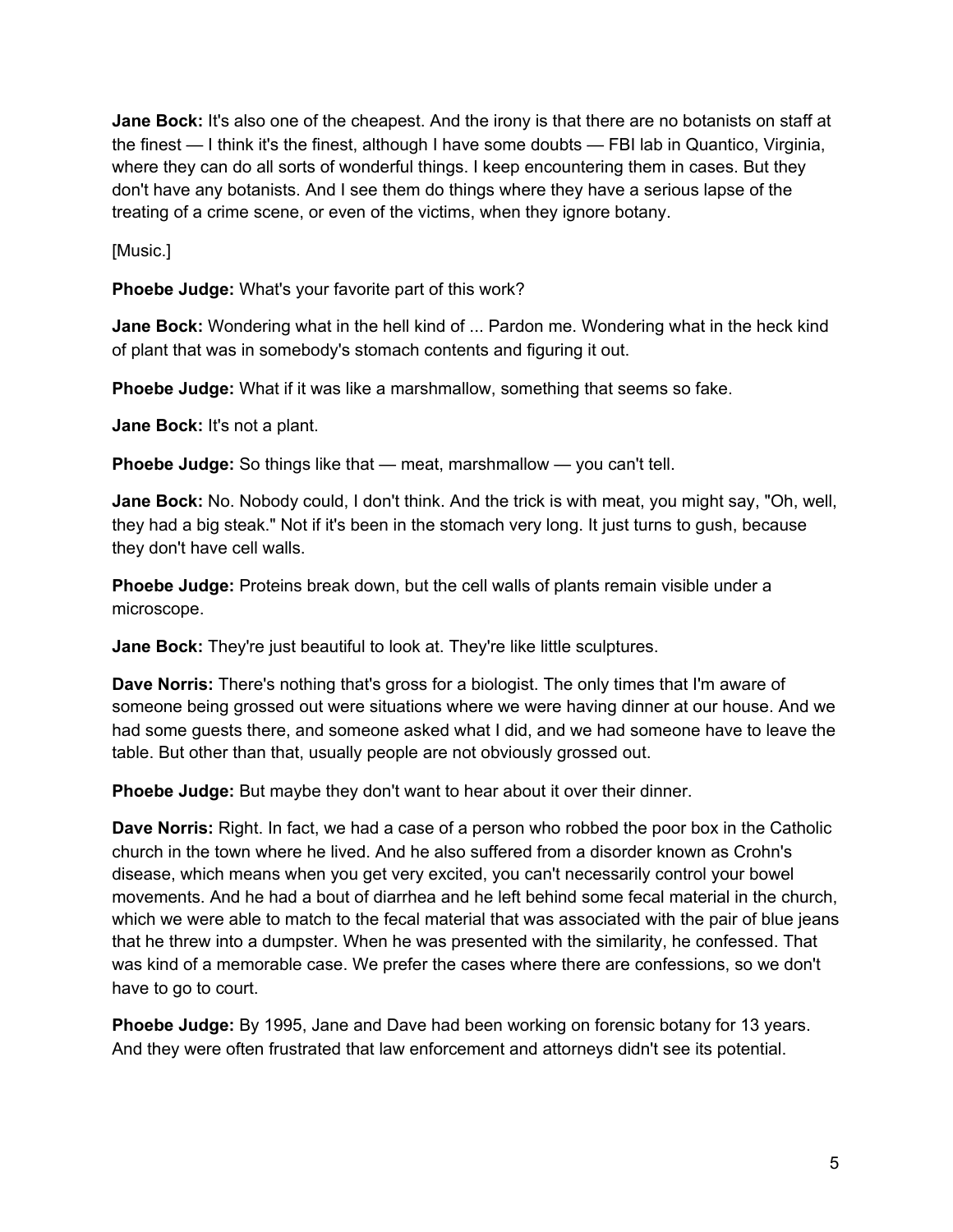**Jane Bock:** And it makes me so cross. There was one very famous case, and Dave and I were actually going to call up and volunteer our services. It was a TV case. The entire case was on TV, ad nauseum.

## **Phoebe Judge:** Is this the OJ Simpson case?

**Jane Bock:** Yes it is. And we called to say, "Could we please see the stomach contents of the two victims that resulted from their autopsies?" Because we thought, maybe, we could add a little something to the narrowing down of the time of death. And they weren't eligible. They weren't available, because they were gone.

**Dave Norris:** There's no reason ever to throw out the stomach contents. It might've been one more piece of evidence that at least the jury could understand. They put a DNA expert in there who totally bored the jury to extreme. They made it too complex for them to interpret. We thought that some stomach content data would have pinned down better the time of death.

**Jane Bock:** It didn't matter that much to us which side we were looking at his stomach contents for. We just wanted to see what was there and what it might tell about the case.

**Phoebe Judge:** You're on the side of the stomach. That's the most important thing.

## **Jane Bock:** Absolutely.

**Phoebe Judge:** They have worked on a number of other high profile homicides. JonBenét Ramsey, Casey Anthony. And in 2016, they published a book called *Forensic Plant Science*, where they describe many of the cases they've worked on over the last 30 years.

One of the cases they write about that really shows how specialized their work is, happened in 2002, in California. A 15-month-old was found dead in a creek. The toddler's mother told police that she'd been in a park near a fountain when a man came, grabbed the toddler, and ran off. She told police she chased after the man until her sides hurt. The forensic pathologist on the case thought there was something odd about the body. There wasn't as much water in the stomach as you might normally see. He described it as looking like a "gentle drowning."

He asked for advice on a medical examiners' listserv, and someone gave him Jane's number. She examined the water in the toddler's stomach and found micro-algae that matched the water in the creek where the toddler was found. But she also found micro-algae from the fountain in the park. When investigators confronted the mother with evidence that the baby had ingested water from both the creek and the fountain, she confessed that she had killed her child and made up the abduction story. She pled guilty to first degree murder.

Jane says the story still haunts her. But when she's in the lab, she just tries to focus on the work.

**Jane Bock:** I'm not thinking about some poor soul. But if you go in the courtroom, you have to. You just have to. Because there're all these people involved in the case — maybe the mother of the victim or the dad or the children of the victim, and then the people that love the suspect and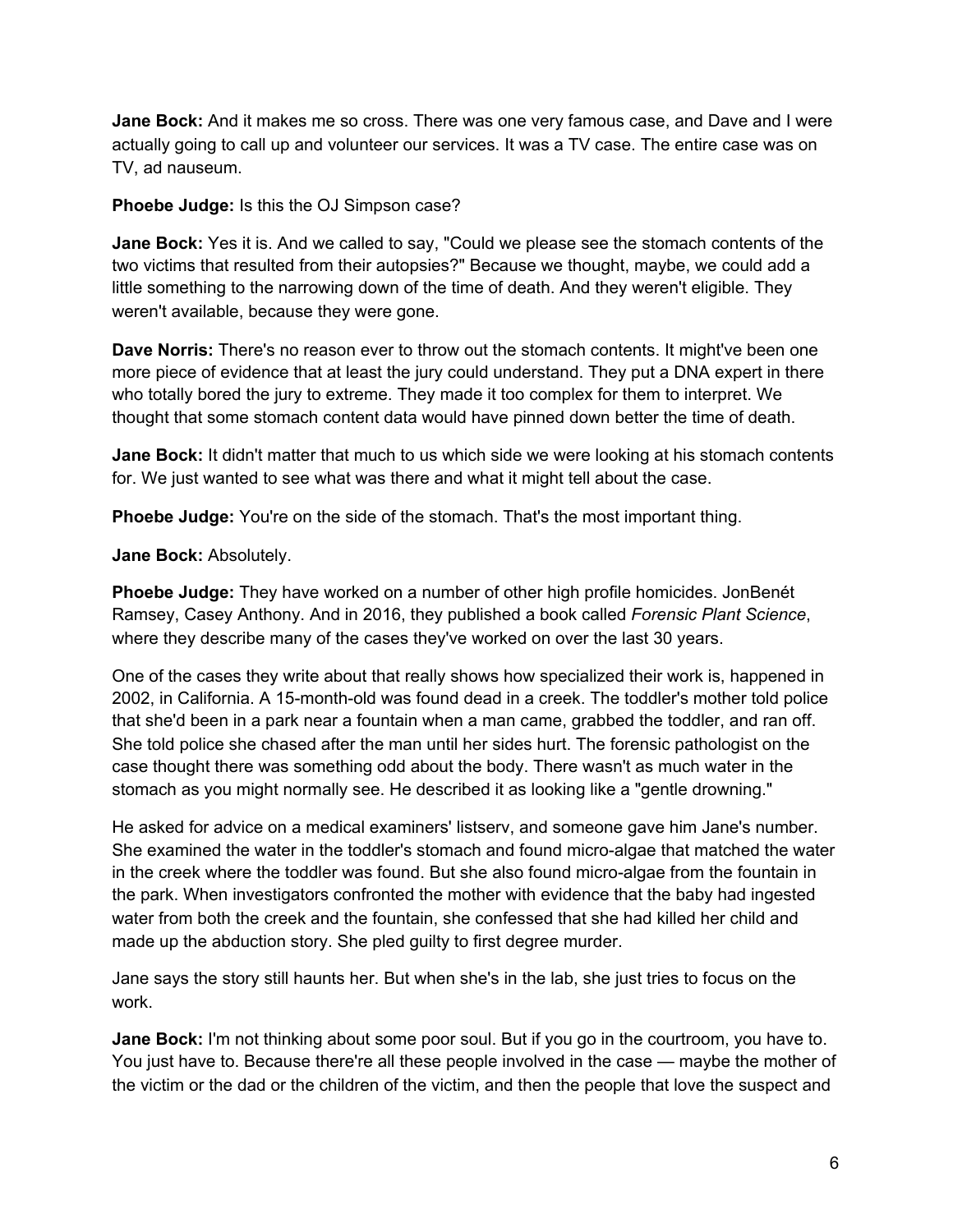believe in her or him. Oh, that makes it very, very hard. It makes it as serious as it should be, of course, no matter which side you're working for.

[Music.]

**Phoebe Judge:** She retired from teaching in 2000 and devoted herself to forensic work. She splits her time between Colorado and the Florida Keys. At some point, Jane and Dave stopped chewing up food to make their slides. They got graduate students to do it for them.

**Jane Bock:** We had a grad student that got very bullish about chewing up ... What is that stuff that's in gumbo?

**Phoebe Judge:** Okra?

**Jane Bock:** Okra. But we put the pressure on him, because we were paying him by the hour. And he finally went along with it.

**Phoebe Judge:** He didn't like okra.

**Jane Bock:** No. I like it.

**Phoebe Judge:** I like it too.

**Jane Bock:** I should have chewed it up for him. [Laughs.]

**Phoebe Judge:** Well, this has been such a nice talk with you, and I thank you for taking all this time to talk with us. It was really interesting.

**Jane Bock:** Good.

**Phoebe Judge:** We will put this recording together to make it sound like you and I are kind of in the same room.

**Jane Bock:** I wish we were, Phoebe. I'd love to know you.

**Phoebe Judge:** I would like to know you. I mean, this is so ... I would like to be chewing up food for you. [Jane laughs.]

[Music.]

Criminal is produced by Lauren Spohrer, Nadia Wilson and me. Audio mix by Rob Byers. Our intern is Mathilde Urfalino. Julienne Alexander makes original illustrations for each episode of Criminal. You can see them at thisiscriminal.com. We're on Facebook and Twitter, @CriminalShow.

Criminal is recorded in the studios of North Carolina Public Radio, WUNC. We're a proud member of Radiotopia from PRX, a collection of the best podcasts around. Special thanks to Adzerk for providing their ad-serving platform to Radiotopia.

I'm Phoebe Judge. This is Criminal